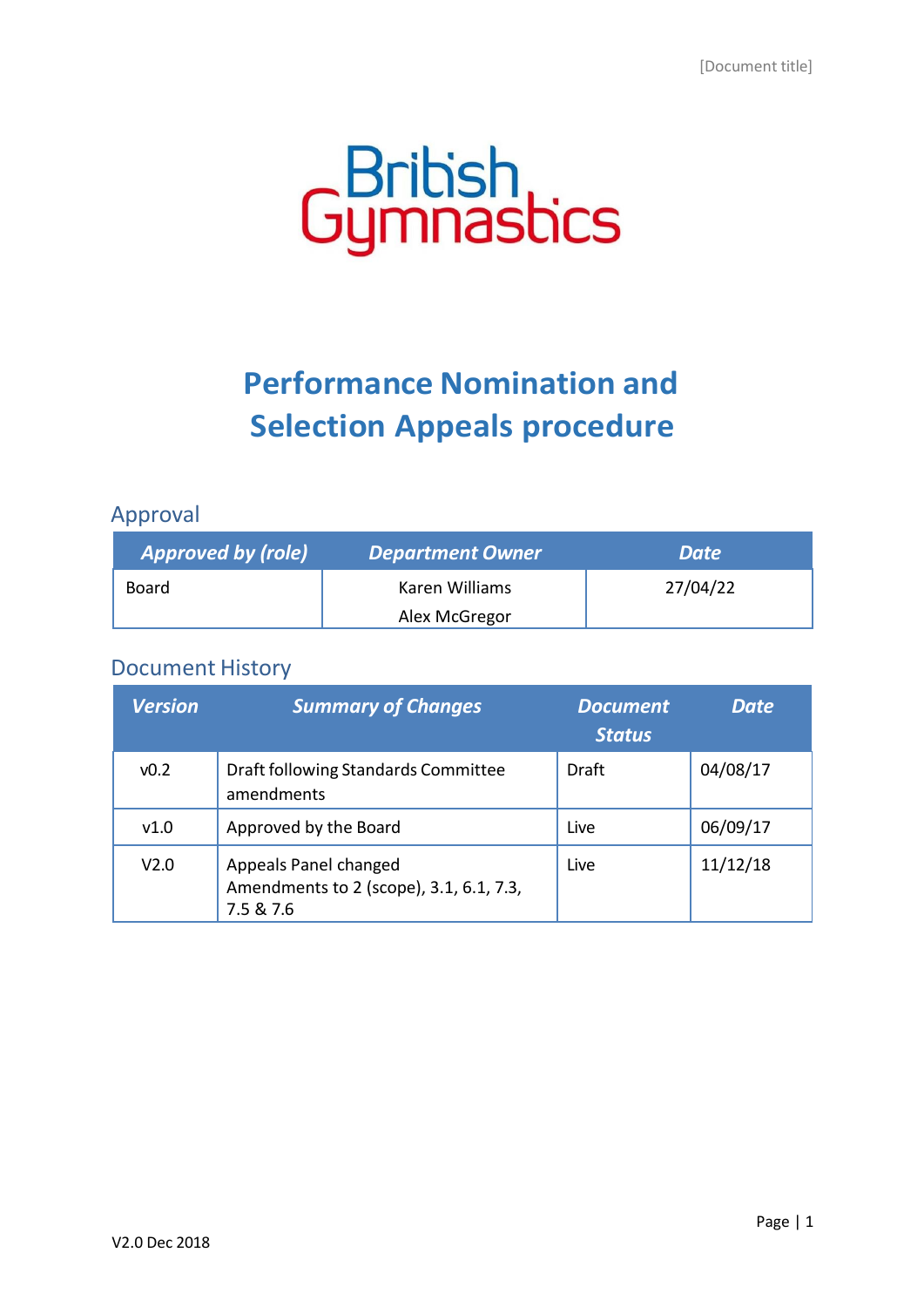#### **1. Introduction & Purpose**

- 1.1 This document sets out the British Gymnastics Nomination and Selection Appeals procedure for all international team selection decisions, allocation of APA awards and all decisions to nominate an athlete to the British Olympic Associationsforselection to compete at an Olympic Games under the remit of the British Gymnastics Performance Department. It applies equally to such nomination decisions as if each reference to 'selection' was replaced with 'nomination' unless otherwise stated. This document will remain in place until superseded or amended by British Gymnastics from time to time. It is the Appeals Procedure referred to in all British Gymnastics Performance documents including the Athlete Agreement and governs all challenges to a selection decision by an athlete whether or not he/she has signed the Athlete Agreement, on the basis that it is a condition of membership that all British Gymnastics members abide by British Gymnastics policy and procedures
- 1.2 Selections will take place in accordance with the selection policy published annually, supplemented by any other published addenda for that particular year. For Olympic nominations a separate document will be circulated which addresses the specific issues involved. In either case, however, anyone wishing to lodge an appeal under this procedure must be fully familiar with the detailed provisions of the relevant Selection Policy.
- 1.3 This is intended to be an accelerated procedure to enable any challenge to be resolved as quickly as is reasonably possible. Due to the nature of selection for major events, decisions often need to be taken shortly before the events to which the selection relates. Furthermore, there is a considerable potential for 'knock on' to athlete preparation related to the outcome of the appeal. Accordingly, the aim of this procedure is to return a decision on appeal with 3- 5 working days.
- 1.4 This is the only applicable appeals procedure and forms the entire agreement between each athlete and British Gymnastics (together "the Parties") as to how selection decisions are to be challenged. British Gymnastics agrees, and by virtue of their membership of British Gymnastics, parties to any dispute concerning any matter connected with or arising out of selection issues agree to submit such dispute to binding arbitration in accordance with the provisions of this Selection Appeal Procedure. The Parties agree that they will not commence, continue or maintain any legal challenge to any matter falling under the jurisdiction of this Procedure, or any decision made under this Selection Appeals Procedure, before any court of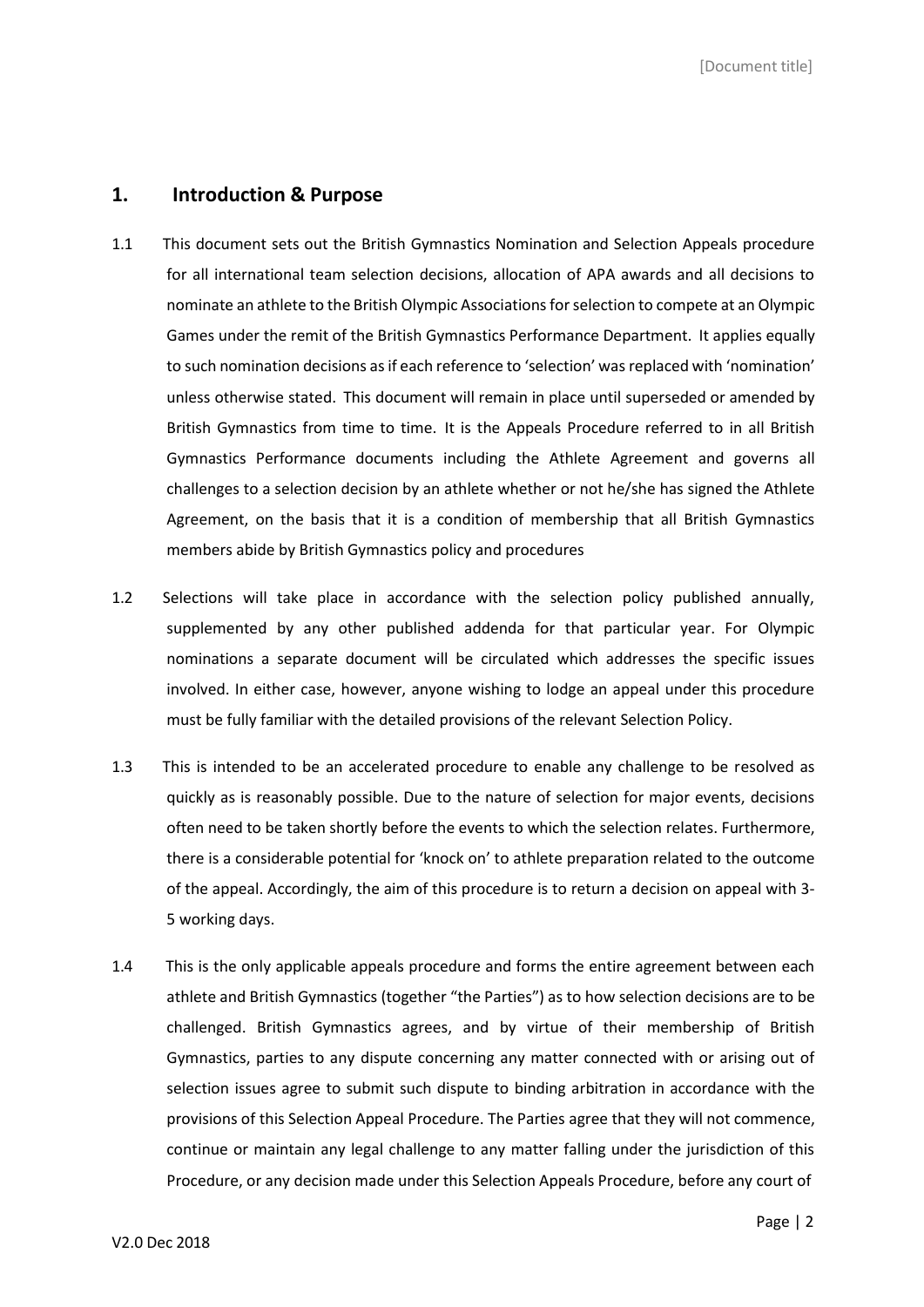law or other dispute resolution body. The Parties will treat all decisions under this Selection Appeals Procedure as final and binding upon them.

1.5 The Parties agree that this Selection Appeal Procedure is to be treated as an arbitration procedure under Part 1 of the Arbitration Act 1996 ('the Act') and the provisions of clause 1.4 above amount to a binding arbitration agreement for the purposes of section 6 of the Act. The seat of the Arbitration shall be England.

#### **2. Scope**

- 2.1 This Selection Appeals Procedure applies to each athlete, who is seeking selection to any Great Britain Team selected by British Gymnastics (subject to eligibility).
- 2.2 Nominations for the Olympic Games are covered by this policy.
- 2.3 Selections for the Olympic Games are covered by the British Olympic Association Selection Policy. Any appeals to Olympic selections should be made to the British Olympic Association.

## **Procedures**

#### **3. How to Appeal**

- 3.1 This Appeals Procedure is commenced when an athlete directly affected by a nomination/selection decision makes a formal written appeal (the 'Notice of Appeal') to the Chair of the British Gymnastics Selection Appeals Panel: [selectionappeals@british-gymnastics.org](mailto:selectionappeals@british-gymnastics.org) or their nominated alternate. This must be done within 48 hours of the selection being announced or communicated to the athlete whichever is later. If the athlete fails to submit the Notice within the time limit set out in this Procedure he or she will have lost their right of Appeal under this Procedure, save in wholly exceptional circumstances which will be judged by the Appeal Panel in their absolute discretion.
- 3.2 The Notice of Appeal will set out the grounds of the appeal and will include full details of the basis of the appeal including the precise manner in which the appellant allegesthe selection criteria have not been followed. The Notice of Appeal should be as full as possible as it will form the basis of the remainder of this procedure. Appeals will normally be conducted based on the written submissions of the appellant and the relevant British Gymnastics Selection Panel, without a hearing or the calling of witnesses or the giving of oral evidence.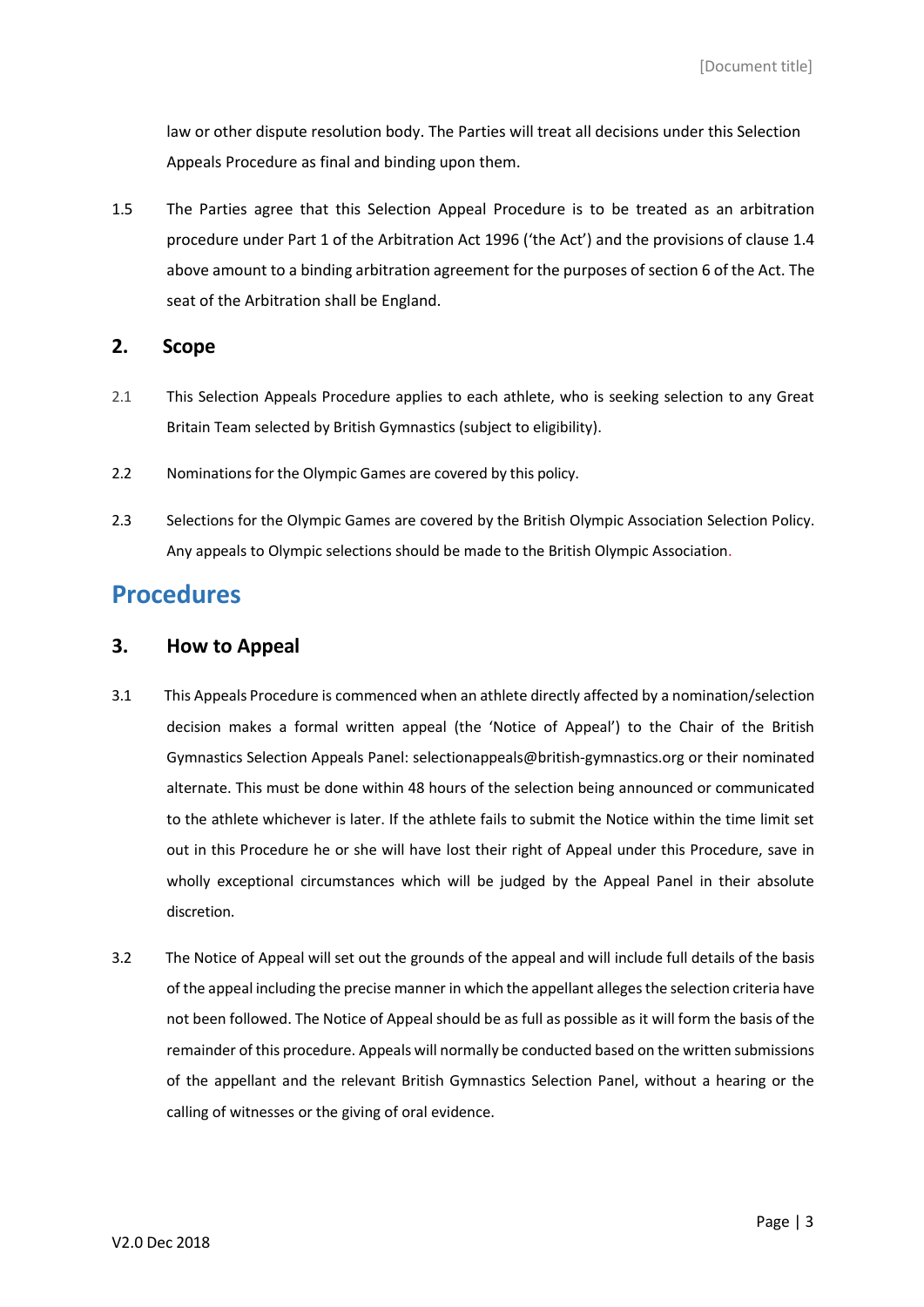#### **4. Grounds for Appeal**

- 4.1 The sole ground of appeal against the decision of any selection panel will be that there has been a failure to follow the selection criteria/policy for the specified event or squad/programme. This Selection Appeals Procedure is provided on this limited ground only and must not be seen as an opportunity to dispute the opinion of the selection panel where they have followed the proper procedure. In reaching their decision the selection panel are acting as experts and athletes agree that in so doing the panel will exercise judgment and discretion which are not in themselves capable of challenge.
- 4.2 There are no appeals allowed against the content of the published selection criteria and therefore against the actions of the selection panel, provided they follow the selection criteria.

#### **5. Communications and Notices**

- 5.1 Due to the timescales involved, the British Gymnastics Selection Panel will use any reasonable method of communicating with athletes, and athletes must be aware of this and keep a constant review of these communication channels to receive the selection decision. Athletes are advised that they should inform the British Gymnastics Performance Managers for their relevant discipline of a preferred method of communication and provide email/ telephone etc.
- 5.2 Any Notice of Appeal must be sent by email to the Chair of the Appeals Panel as set out in Schedule 1.

#### **6. Appeal Panel**

- 6.1 The Appeal Panel will consist of 2 people (including alternates) whose roles are set out in Schedule 1. In extenuating circumstances, the panel may invite an additional member from the list of alternates as set out in Schedule 1.
- 6.2 In the event that any member of the Appeals Panel has any direct connection or involvement with or is related to an appellant or any athlete who might be affected by the outcome of the Appeal, or is in any other way placed in a position of conflicting interests in respect of any appeal s/he shall be disqualified from sitting on the Appeal Panel and will be replaced by one of the alternates.

#### **7. Conduct of the Appeal**

7.1 As soon as reasonably practicable following the receipt of the Notice of Appeal the Appeal Panel shall contact the Chairman of the Selection Panel to inform him of the Appeal, provide him/her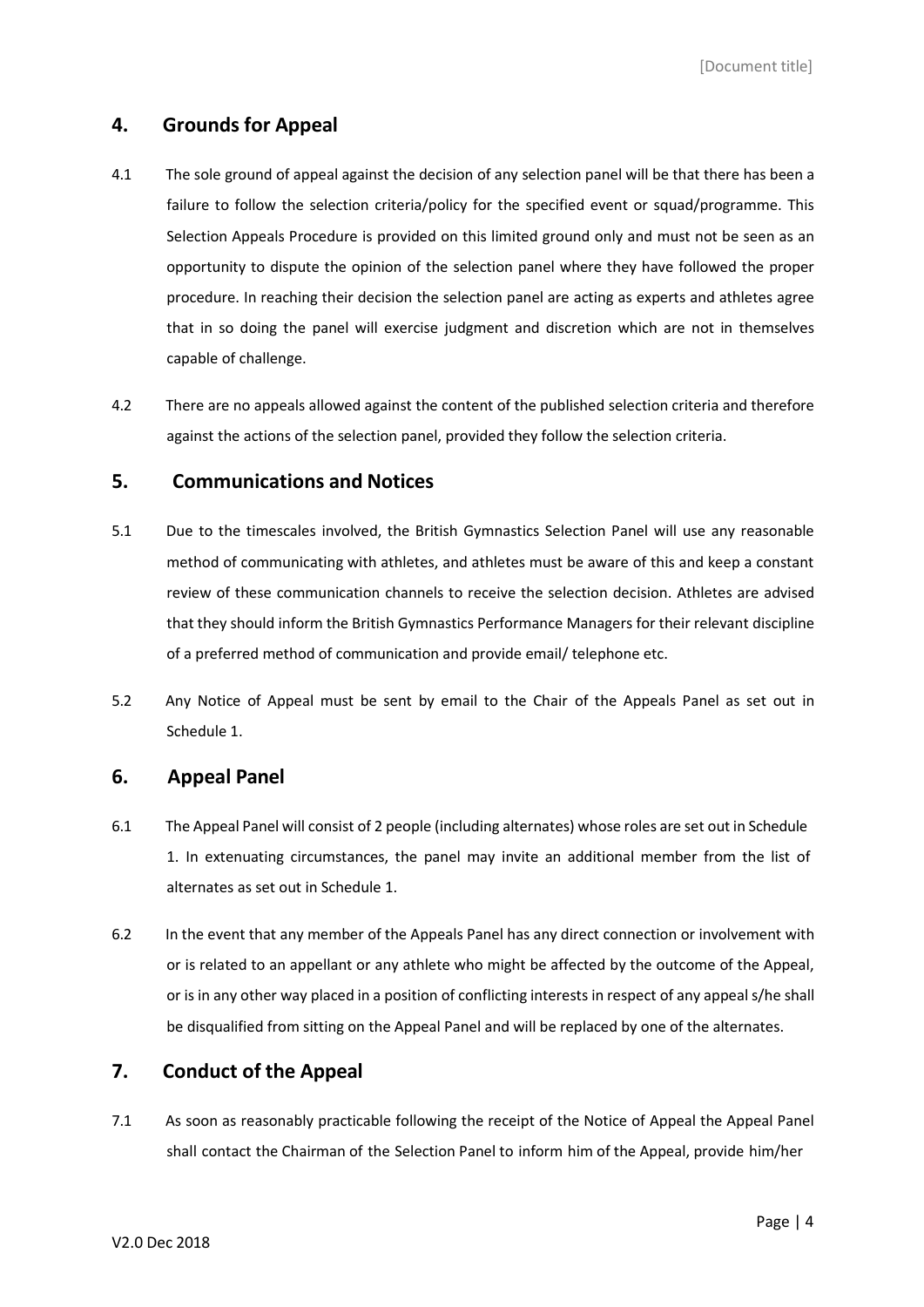with a copy of the Notice of Appeal and request that the Chairman provides any response which he wishes to make on behalf of the Selection Panel within 24 hours of this notification.

- 7.2 The Selection Panel and any Third Party (see para 7.5 below) will not be entitled to appear before the Appeal Panel but may at the discretion of the Appeal Panel be invited to provide information by telephone or in writing. No party will be entitled to separate representation (including legal representation).
- 7.3 The Appellant will be required to pay to the British Gymnastics a deposit of £150 as the appeal is lodged as a contribution to the administrative costs of holding the Appeal, which will normally be refunded to the Appellant if the Appeal is successful (this must be done at the time of submitting the formal written appeal i.e. within 48 hours of the selection being announced or communicated to the athlete whichever is later).
- 7.4 Until the appeal is decided, British Gymnastics will refrain from publishing any further details in relation to the selection which is the subject of the appeal, although the existing details will remain where originally published before the Notice of Appeal was received.
- 7.5 Where it appears to the Appeal Panel that the interests of some other athlete (other than the Appellant, referred to as the 'Third Party') may be directly affected by any decision of the Appeal Panel, they will invite the Third Party to comment on the merits of the Appeal and will provide the Third Party with copies of all relevant documentation as soon as possible, but in any event within 48 hours. In such a situation it is likely that the decision of the Appeal Panel will determine the rights of all the affected athletes (not just the appellant) and therefore the Third Party will be prohibited from raising again by way of a separate or further appeal matters which have already been decided upon.
- 7.6 The Appeal Panel will seek to reach its conclusion within 48hrs of receipt of the Notice and will inform all interested parties in writing before the selection is published.

#### **8. Remedies**

- 8.1 The Appeal Panel shall be entitled to confirm the decision of the Nomination/Selection panel and reject the Appeal.
- 8.2 The Appeal Panel may uphold the appeal and refer the matter back to the Nomination/Selection Panel identifying the errors they have identified in the conduct of the Nomination/Selection process and request that a new selection meeting is convened within one week to undertake the selection process again for that particular appellant.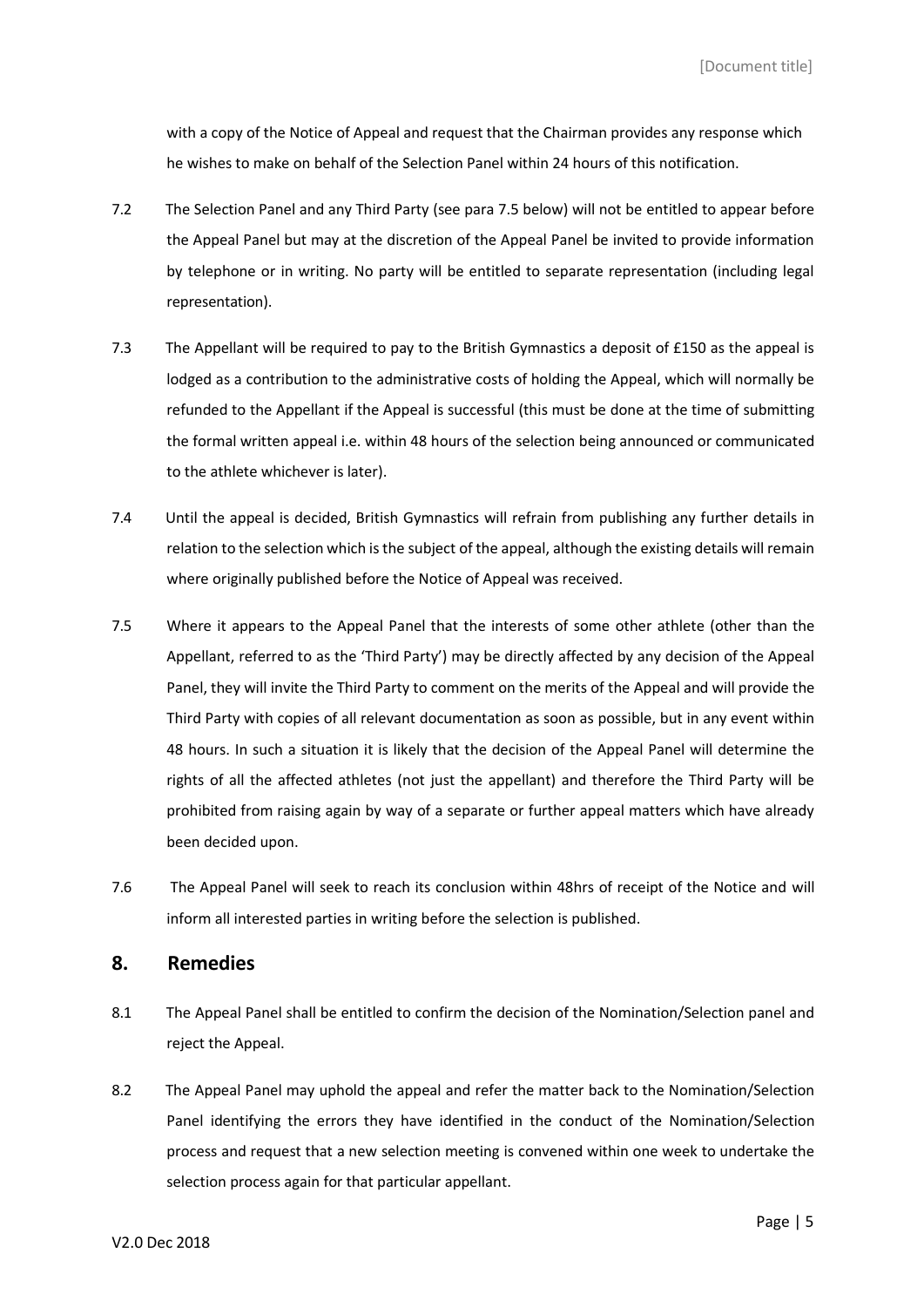8.3 The Appeal Panel, if it upholds the appeal, may not substitute its own decision for that of the Selection Panel.

#### **9. Minor and Non-Consequential breaches of this procedure**

9.1. Save that the time limit for commencing this Procedure by the Appellant shall be strictly enforced, where any party deviates from any requirement of this Procedure it shall not invalidate the Procedure or the decision of the Appeal Panel, unless there is a clear and significant risk that the deviation has affected the decision of the Appeal Panel.

#### **10. Confidentiality of proceedings and publication of decision**

- 10.1 British Gymnastics, the Appellant and any Third Party are under an obligation of confidentiality in respect of any appeal proceeding under this Procedure. Save as permitted under this Selection Appeals Procedure none of these Parties will make any public statement or disclosure of the contents of the Notice, or any other matter referred to by any of the parties during the course of these Proceedings.
- 10.2 British Gymnastics will be entitled to publish the decision of the Appeal Panel where it upholds the Appeal (or any element of it) in such manner and to such extent as is necessary to inform all properly interested and affected parties of the status of the selection decision previously published and the resulting position as to selection.

#### **11. Changes and amendments to this procedure**

11.1 British Gymnastics will be entitled to amend this procedure from time to time and such amendments will take effect from the first date of publication of the complete amended procedure on the British Gymnastics website.